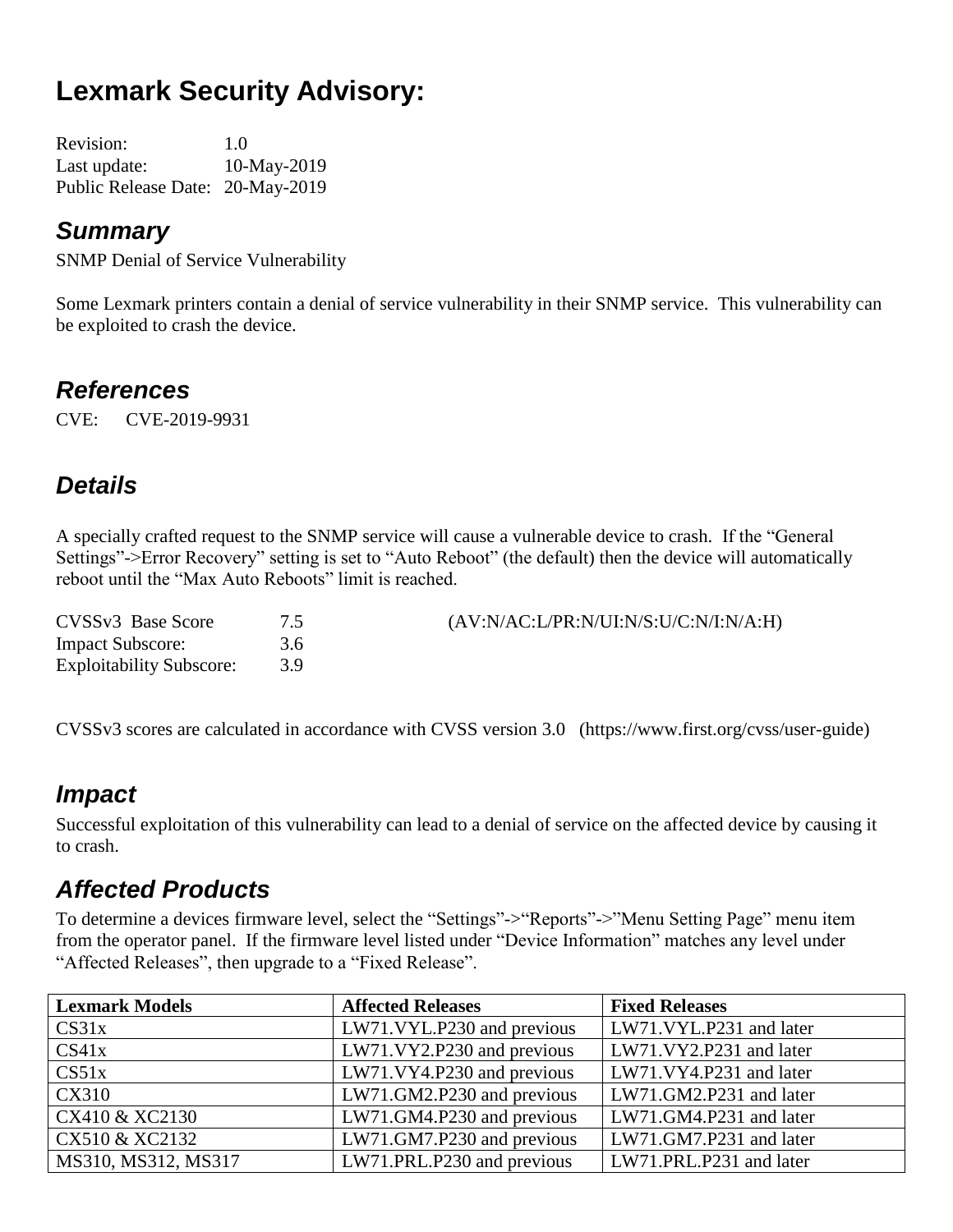| MS410, M1140                | LW71.PRL.P230 and previous  | LW71.PRL.P231 and later  |
|-----------------------------|-----------------------------|--------------------------|
| MS315, MS415, MS417         | LW71.TL2.P230 and previous  | LW71.TL2.P231 and later  |
| MS51x, MS610dn, MS617       | LW71.PR2.P230 and previous  | LW71.PR2.P231 and later  |
| M1145, M3150dn              | LW71.PR2.P230 and previous  | LW71.PR2.P231 and later  |
| MS610de, M3150              | LW71.PR4.P230 and previous  | LW71.PR4.P231 and later  |
| MS71x, M5163dn              | LW71.DN2.P230 and previous  | LW71.DN2.P231 and later  |
| MS810, MS811, MS812, MS817, | LW71.DN2.P230 and previous  | LW71.DN2.P231 and later  |
| <b>MS818</b>                |                             |                          |
| MS810de, M5155, M5163       | LW71.DN4.P230 and previous  | LW71.DN4.P231 and later  |
| MS812de, M5170              | LW71.DN7.P230 and previous  | LW71.DN7.P231 and later  |
| MS91x                       | LW71.SA.P230 and previous   | LW71.SA.P231 and later   |
| MX31x, XM1135               | LW71.SB2.P230 and previous  | LW71.SB2.P231 and later  |
| MX410, MX510 & MX511        | LW71.SB4.P230 and previous  | LW71.SB4.P231 and later  |
| XM1140, XM1145              | LW71.SB4.P230 and previous  | LW71.SB4.P231 and later  |
| MX610 & MX611               | LW71.SB7.P230 and previous  | LW71.SB7.P231 and later  |
| XM3150                      | LW71.SB7.P230 and previous  | LW71.SB7.P231 and later  |
| MX71x, MX81x                | LW71.TU.P230 and previous   | LW71.TU.P231 and later   |
| XM51xx & XM71xx             | LW71.TU.P230 and previous   | LW71.TU.P231 and later   |
| MX91x & XM91x               | LW71.MG.P230 and previous   | LW71.MG.P231 and later   |
| MX6500e                     | LW71.JD.P230 and previous   | LW71.JD.P231 and later   |
| C746                        | LHS60.CM2.P697 and previous | LHS60.CM2.P698 and later |
| C748, CS748                 | LHS60.CM4.P697 and previous | LHS60.CM4.P698 and later |
| C792, CS796                 | LHS60.HC.P697 and previous  | LHS60.HC.P698 and later  |
| C925                        | LHS60.HV.P697 and previous  | LHS60.HV.P698 and later  |
| C950                        | LHS60.TP.P697 and previous  | LHS60.TP.P698 and later  |
| X548 & XS548                | LHS60.VK.P697 and previous  | LHS60.VK.P698 and later  |
| X74x & XS748                | LHS60.NY.P697 and previous  | LHS60.NY.P698 and later  |
| X792 & XS79x                | LHS60.MR.P697 and previous  | LHS60.MR.P698 and later  |
| X925 & XS925                | LHS60.HK.P697 and previous  | LHS60.HK.P698 and later  |
| X95x & XS95x                | LHS60.TQ.P697 and previous  | LHS60.TQ.P698 and later  |
| 6500e                       | LHS60.JR.P697 and previous  | LHS60.JR.P698 and later  |
| C734                        | LR.SK.P814 and previous     | LR.SK.P815 and later     |
| C736                        | LR.SKE.P814 and previous    | LR.SKE.P815 and later    |
| E46x                        | LR.LBH.P814 and previous    | LR.LBH.P815 and later    |
| T65x                        | LR.JP.P814 and previous     | LR.JP.P815 and later     |
| X46x                        | LR.BS.P814 and previous     | LR.BS.P815 and later     |
| X65x                        | LR.MN.P814 and previous     | LR.MN.P815 and later     |
| X73x                        | LR.FL.P814 and previous     | LR.FL.P815 and later     |
| W850                        | LP.JB.P814 and previous     | LP.JB.P815 and later     |
| X86x                        | LP.SP.P814 and previous     | LP.SP.P815 and later     |

# *Obtaining Updated Software*

To obtain firmware that resolves this issue or if you have special code, please contact Lexmark's Technical Support Center at [http://support.lexmark.com](http://support.lexmark.com/) to find your local support center.